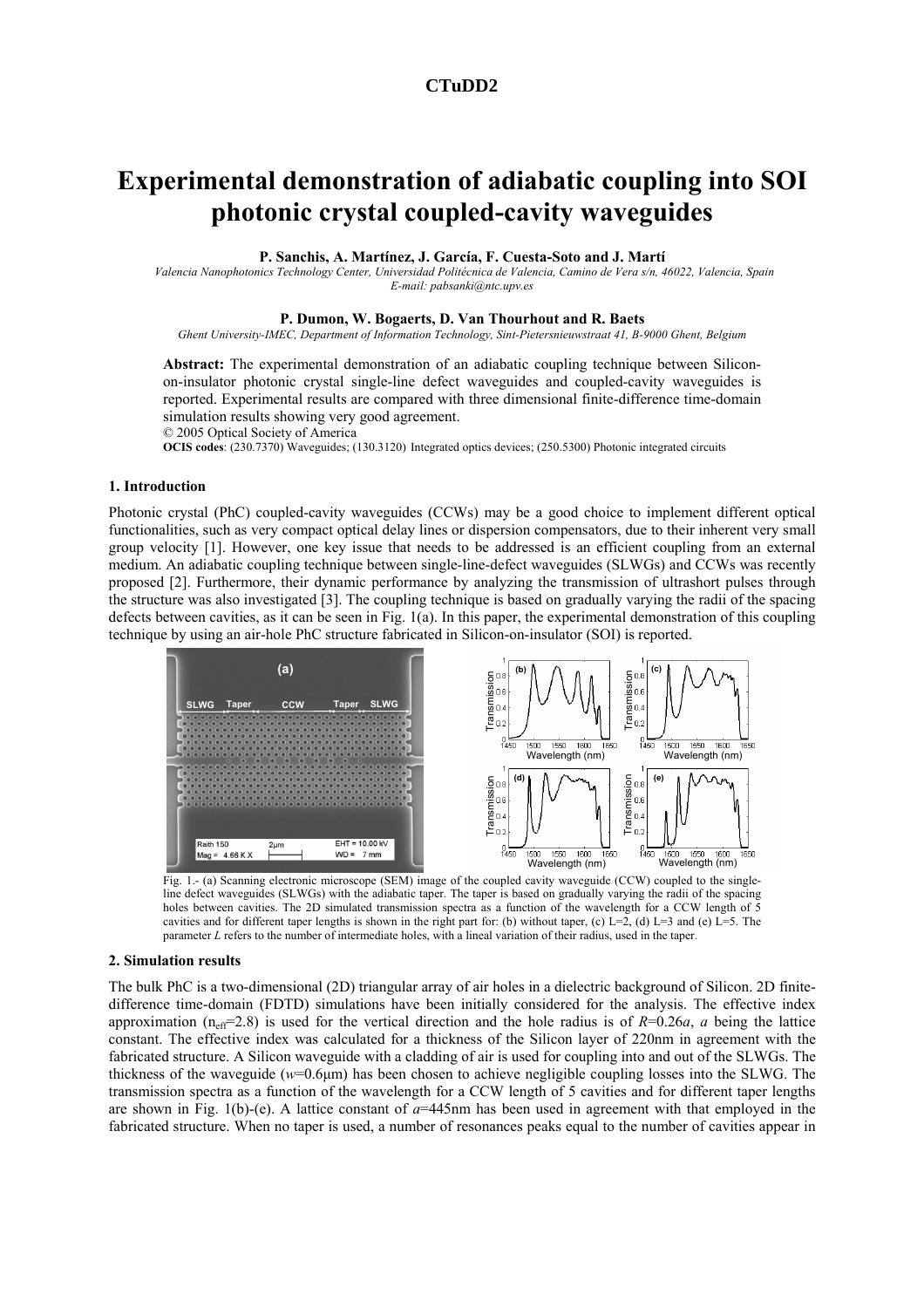## **CTuDD2**

the transmission spectrum, as it can be seen in Fig. 1(a). The spacing between adjacent resonance peaks is smaller at higher wavelengths because the dispersion relation of the CCW is flatter in this region, which is more suitable for implementing functionalities based on the high dispersion of the CCW. Therefore, the elimination of the resonance peaks is desired, especially if ultrashort pulses are transmitted through the structure. The undesired resonance peaks are eliminated by the introduction of the adiabatic taper in the structure. The underlying physics of the taper is an adiabatic matching of the dispersion relations of the SLWG and the CCW [3].

#### **3. Experimental results**

The samples were fabricated on an 8" SOI wafer using 248-nm deep UV lithography [4]. The SOI wafer consists of a 220 nm-thick Silicon layer, where the air holes lattice is etched, placed on top of a 1µm-thick silica layer deposited over a bare Silicon substrate. The transmission as a function of wavelength was measured using an end-fire technique. Light from a tunable laser source was coupled into a 3µm-wide ridge waveguide using a lensed fiber. The output power of the laser was 1mW (0dBm). The samples consist of 3µm-wide ridge waveguides tapered down to a 500nm-wide waveguides, best suited for coupling light into and out of the PhC. The output light was collected by an objective onto a power detector. A polarizer selecting the TE polarization and a diaphragm to collect only the output light from the ridge waveguide were used before the power detector.



Fig. 2. (a) Experimental and (b) 3D FDTD simulated transmission spectra as a function of the wavelength for a CCW of 10 cavities and a taper/CCW/taper structure of 9 cavities. (c) Experimental and (d) 3D FDTD simulated transmission spectra as a function of the wavelength for a CCW of 15 cavities and a taper/CCW/taper structure of 14 cavities.

CCWs of different lengths coupled to the SLWGs with and without taper were fabricated. Experimental results have been compared with 3D FDTD simulation results for a more detailed and rigorous analysis. Fig. 2(a)-(b) shows the transmission efficiency as a function of the wavelength for a CCW of 10 cavities and a taper/CCW/taper structure of 9 cavities while Fig. 2(c)-(d) shows the transmission spectra for a CCW of 15 cavities and a taper/CCW/taper structure of 14 cavities. Experimental results have been normalized by the averaged transmission spectrum of the unpatterned structure. It can be seen that a very good agreement is achieved between experimental and 3D FDTD results. The transmitted power is improved at higher wavelengths when the adiabatic taper, of only two intermediate holes, is used to couple light into and out the CCW. This transmission improvement is in agreement with the one obtained by the 2D FDTD simulation results. However, although the lower band edge of the transmission spectra is also in agreement between experimental and 2D simulation results, the bandwidth is reduced for the experimental results, which restricts the transmission improvement provided by the taper. Furthermore, transmission losses are rather high in both the CCW with and without taper structures.

Transmission losses are due to the propagation losses of the CCW and the SLWG and the coupling losses between the dielectric waveguide and the SLWG and between the SLWG and the CCW. The only difference between the results shown in Fig. 2(a) and Fig. 2(c) is the different length of the CCW since the taper length is not modified. Therefore, the transmission efficiency is only decreased due to the propagation losses in the CCW. Concretely, the transmitted power is decreased around 3dB when the CCW length is increased by 4.45µm (10*a*) so the propagation losses of the CCW are roughly estimated at  $0.67$ dB/µm. These rather high propagation losses are attributed due to the out-of-plane losses originated from the fact that the CCW operates above the light line, which implies that the guided mode is intrinsically lossy. It is important to remark that propagation losses due to sidewall roughness are not taken into account in the simulations.

The transmission losses due to the estimated propagation losses are of 6.3dB (23%) for a CCW of 10 cavities and of 9.3dB (11.75%) for a CCW of 15 cavities. These efficiencies are close to those obtained for the CCW without taper, shown with dashed lines in Fig. 2(a) and Fig. 2(c), which means that the propagation losses of the CCW are clearly